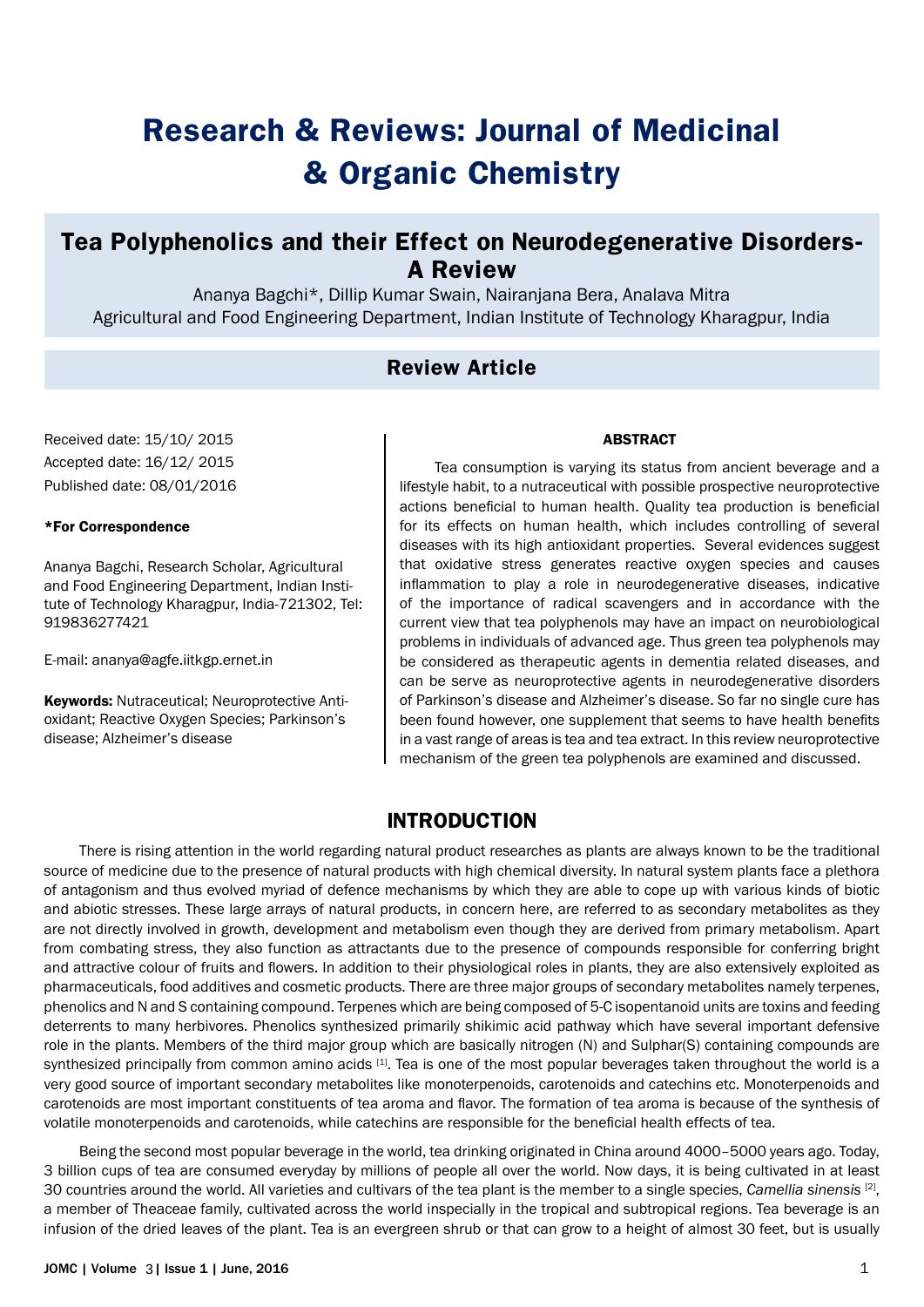maintained to a height of 2.5 feet in cultivation. The shrub is heavily branched with dark-green, hairy, oblong, ovate leaves which is being cultivated and preferentially picked up as young shoots. Freshly harvested tea leaves are processed differently in different parts of the world to produce black tea which is 78% of total produce followed by green tea 20% and oolong tea 2% [3]. Though they all are originating from the same plant, but have their unique taste and health benefits arising from the differences in processing [4].

#### General Description of Tea

Green tea has been widely consumed by the Japanese and Chinese populations for centuries owing to its outstanding medicinal importance. The beneficial effects of green tea are attributed to the presence of polyphenol compounds and their derivatives; a major type of secondary compounds, particularly the catechins, which contributes 30% of the dry weight of green tea leaves [5,6]. To decelerate enzymatic activity of polyphenolic oxidase, a process that essentially converts the polyphenols in their monomeric forms, fresh tea leaves from the plant *Camellia sinensis* are steamed and dried to produce green tea. Black tea, on the other hand, is reproduced by extended fermentation of tea leaves which results in the production of polymeric compounds namely arubigins and theaflavins. Another partially fermented product, the oolong tea, contains a mixture of the monomeric polyphenols [5]. Although all the varieties of tea contain significant amount of caffeine measured from 3% to 6%, it is unaffected by the different processing methods [7].

#### Green Tea Biochemistry

Green tea is enriched with flavonoids which are the largest group of polyphenols. Flavonoids are generally divided into anthocyanins and glycosylated derivative of anthocyanidin, present in colorful flowers and fruits and anthoxantins which are further divided into several categories including flavones, isoflavones, flavanols, flavans, and flavonols <sup>[2]</sup> (Figure 1).



Figure 1. Classification of phenols found in nature.

The natural polyphenols in green tea include epicatechin (EC), (-)-epigallocatechin-3-gallate (EGCG), (-)-epigallocatechin (EGC), (-)-epicatechin-3- gallate (ECG) (Figure 2). Other minor catechins present in tea including (+)-catechin (C), (+)-gallocatechin (GC),  $(-)$ -gallocatechingallate (GCG),  $(-)$ -catechingallate (CG) [8]. Comparative antioxidant activities among tea catechins has been found to be (-)-epigallocatechin-3-gallate EGCG = (-)-epicatechin-3-gallate (ECG) > (-)-epigallocatechin (EGC) > (-)-epicatechin (EC) [9]. Thus EGCG has the highest concentration followed by EGC, ECG and EC in decreasing order [10]. Green tea catechins have been found to be more efficient as radical scavengers than vitamin E and C [9,11] among them EGCG accounts for more than 10% of the extract dry weight [12]. Most of the health benefits of green tea are mainly due to its antioxidant properties and in scavenging of reactive oxygen species, the ability conferred by polyphenols and catechins [13]. These properties are attributed due to the property of the phenolic hydroxyl groups present in the B-ring in ungalloylatedcatechins (EC and EGC) (Figure 3) and in the B- and D-rings of the galloylatedcatechins (ECG and EGCG) [14]. The antioxidant as well as radical scavenging properties are conferred by the presence of the 3,4,5-trihydroxy B-ring [9,15] Metal-chelation property of green tea catechins are also significant contributors to their antioxidant property [16-18]



Figure 2. Chemical structure of major catechins present in green tea [124].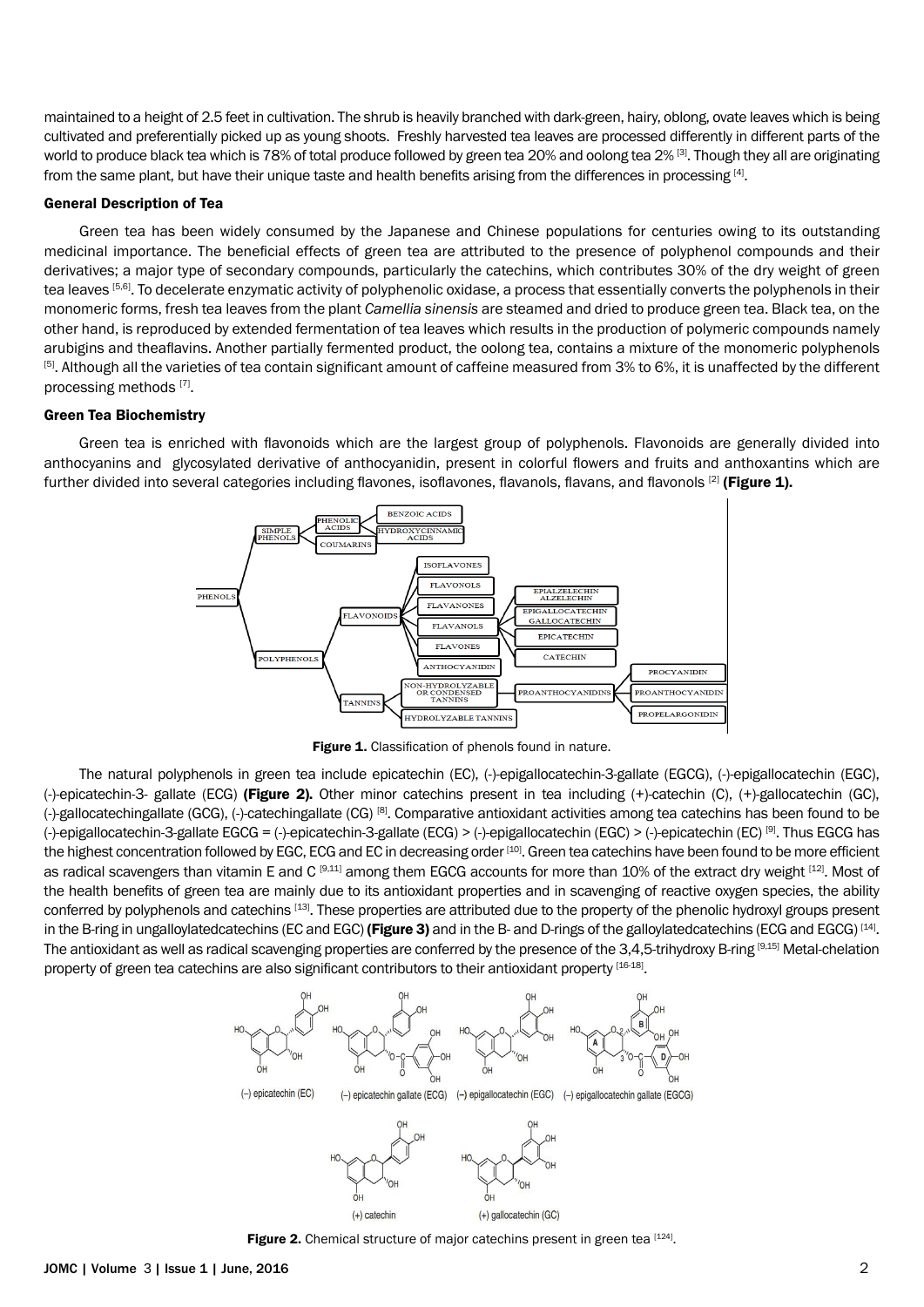

Figure 3. Free radical balancing by free radical scavangers.

#### Green Tea and Health

The health potential of green tea is known worldwide. Tea especially green tea with rich flavonoid compounds consisting high antioxidant activity through inhibition of oxidative damage of lipoprotein and DNA [19]. Green tea and constituent catechins are evaluated regarding their antioxidant properties against a number of diseases associated with reactive oxygen species (ROS), including cancer, cardiovascular and neurodegenerative diseases. In addition to the cancer preventive properties, green tea and EGCG have been shown to be anti-angiogenic  $[20,21]$ , anti-mutagenic  $[22,23]$ , hypo-cholesterolemic  $[24]$  and prevents the making of atherosclerotic plaques <sup>[25]</sup>. Green tea has anti-diabetic effects in animal models which are supported by its insulin resistance <sup>[26]</sup> as well as its ability in promoting energy expenditure [27] in animal body. Other health benefits of green tea include antimicrobial [28], antiviral [29], anti-aging [30] and anti-inflammatory activities [31]. The results indicate that green tea catechins have a great potential as therapeutic agents [32].

Several epidemiological studies and studies in animal models have proved that green tea protects against various cancers including skin, breast, prostate and lung [33,34]. Animal studies have shown that green tea catechins are effective inhibitors of some potent mutagens like 2-nitropropane [35]. Epidemiological studies have indicated that lower incidence of cancer is highly associated with high intake of green tea [36]. Total antioxidant power of the plasma, can be a good marker of absorption. Benzie et al. [37] showed rapid absorption and increase of green tea catechins in the plasma and urine of healthy individuals after intake of green tea and the antioxidant activity of plasma was also increased. However the in vitro anti-carcinogenic effect of tea antioxidants are unlikely to be realized if tea catechins are inactivated in the gut or are not well absorbed. It was found that EGCG is quite stable in the stomach and small intestine and present in the large intestine after 8 h after a single dose of 50 mg of EGCG administration to rats <sup>[38]</sup>. Absorbed catechins are bio-transformed in the liver to conjoined metabolites, i.e., glucuronidated methylated, sulfated derivatives.

The growing interest in drinking tea, especially green tea, all over the world, can be connected with the antioxidant activity of the tea polyphenols, fighting the harmful influence of environmentally generated free radicals [39]. Many sources contribute to the production of free radicals. Most reactive oxygen species (ROS) like, superoxide, hydroxyl and peroxyl radicals, come from the endogenous sources as by-products of normal and essential metabolism, like energy production from mitochondria or the detoxification reactions involving the liver cytochrome P-450 enzyme system. These radicals are unstable oxygen compounds with an unpaired electron in the atomic electron shell. Exogenous sources including exposure to cigarette smoke, environmental pollutants such as release from automobiles and industries, excess alcohol consumption, asbestos, exposure to ionizing radiation, and different microbial infections [40-42]. Since all molecules tend to have electron pairs, the radicals react intrusively with other molecules, trapping electrons away from them and cause oxidative damage by destroying their structure through chain reactions. In a healthy organism the chain reaction is interrupted by antioxidants which are known as 'radical traps' [43]. Cellular components like lipid, protein and DNA are among the victims of free radicals. The level of oxidative stress is determined by the balance between the rate of oxidative damage and the rate of its efficiency in repairing. In human body, some defense mechanisms are present to inhibit the oxidation and damage, called 'antioxidant enzyme system' of cell like [superoxide dismutase](http://en.wikipedia.org/wiki/Superoxide_dismutase) (SOD), [catalase](http://en.wikipedia.org/wiki/Catalase) and [glutathione peroxidase](http://en.wikipedia.org/wiki/Glutathione_peroxidase). Thus, there is equilibrium between pro-oxidative and antioxidant process and oxidative stress results in breaking this equilibrium in favour of free radicals  $[44]$ . The activity of [superoxide dismutase](http://en.wikipedia.org/wiki/Superoxide_dismutase) (SOD) and the expression of catalase increased in the serum and aorta respectively [45,46] in addition to decrease in the level of Malondialdehyde, a marker of oxidative stress [47] as a result of green tea intake. Consequently, green tea catechins affect lipid metabolism by different metabolic pathways and helps to prevent the appearance of atherosclerotic plaque, decrease in triglycerides and cholesterol levels [48,49], increase in fat excretion [49]. Thus, long-term feeding of tea polyphenolics may affect lipid metabolism and help to reduce obesity related troubles and simultaneously the risk of associated diseases such as diabetes and coronary diseases may be reduced.

Health potential of tea is highly associated with its antioxidant capacity. Biological antioxidants like catechins possess free radical scavenging properties [50-52], which can scavenge both superoxide and hydroxyl radicals, as well as the 1,1-diphenyl-3picrylhydrazyl radical (DPPH), peroxyl radicals, nitric oxide ion, carbon-center free radicals, singlet oxygen and lipid free radicals by prevention of the nitration of tyrosine [50,52-56]. Moreover, catechins can help in chelation of metal ions like copper (II) and iron (III) in complexes and prevent the generation of potentially damaging free radicals [57] in much higher efficiency than vitamin E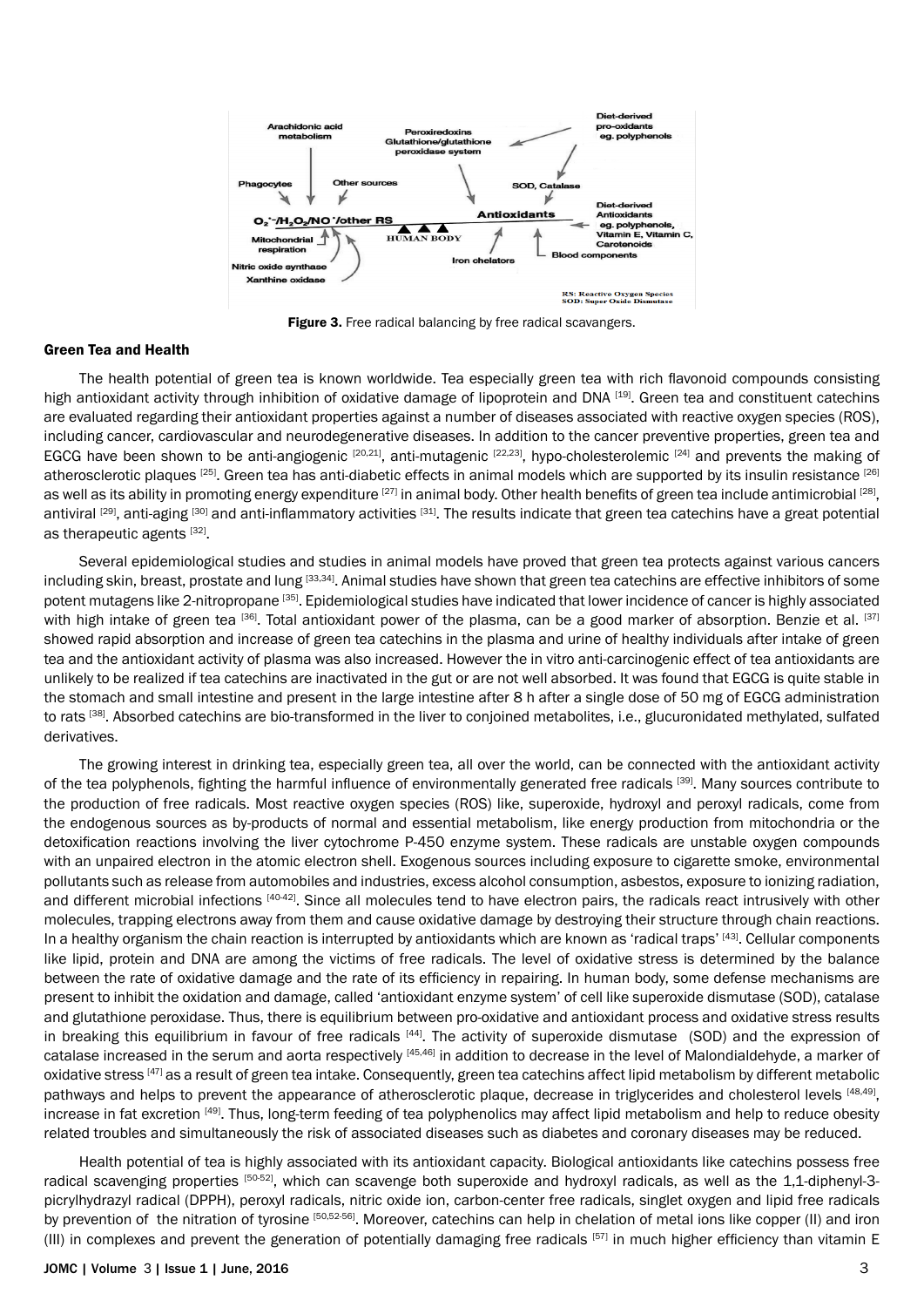and C<sup>[50,52]</sup>. Along with the radical scavenging property of green tea, because of the antioxidant property of tea, it is also related with other mechanisms like depolarization of electrons, making of intramolecular hydrogen bonds [58], rearrangement of the molecular structure [14,59]. These compounds may also prevent oxidative stress by chelation of free copper and iron, which is responsible for catalyzing the formation of reactive oxygen species in vitro [60,61]. Pellegrini et al. [62] compared different beverages in terms of different antioxidant assays and reported FRAP values of 18 mmol Fe2+/L for green tea, 10.09 mmol Fe2+/L for black tea (Aglianico, red). Depending on the mode of extraction of polyphenol from sample, Gramza et al. [63] found higher polyphenol content and antioxidant activity in green tea ethanol extract than green tea aqueous extract.

#### **Oxidative Stress as a Critical Event in the Generation of Alzheimer's Disease**

Alzheimer's disease (AD) is an acute neurodegenerative disorder named after its discoverer, German psychiatrist, [Alois](http://en.wikipedia.org/wiki/Alois_Alzheimer)  [Alzheimer](http://en.wikipedia.org/wiki/Alois_Alzheimer) [64]. Although symptoms differ in individuals, Alzheimer's disease has some common symptoms. Early symptoms are often mistakenly taken to be 'age-related' concerns or manifestations of [stress](http://en.wikipedia.org/wiki/Stress_(biological)) [65]. Symptoms at an early stage including difficulties in remembering recent incidents and as the disease progresses, symptoms like [confusion,](http://en.wikipedia.org/wiki/Mental_confusion) irritability and aggression, mood fluctuation, trouble with language, and [long-term memory](http://en.wikipedia.org/wiki/Long-term_memory) loss appear [65,66] . Though the actual cause of the disease is still not comprehensible, several competing hypotheses are proposed. The oldest hypothesis, on which the presently available drug therapies are based on, is the 'Cholinergic Hypothesis' by Francis et al., [67], which proposes that the disease is caused by reduced synthesis of the neurotransmitter acetylcholine.

Based on the Cholinergic Hypothesis, the reduction in availability of acetylcholine, one of the main neurotransmitter responsible for transmitting neuron signal is due to the sudden super activity of acetylcholinesterase (AChE) enzyme which cleaves the acetylcholine into choline and acetate, a frequent phenomenon that occurs during the progression of [Alzheimer's](http://en.wikipedia.org/wiki/Alzheimer%27s_disease)  [disease.](http://en.wikipedia.org/wiki/Alzheimer%27s_disease) Another hypothesis is the amyloid hypothesis which postulates that amyloid β (Aβ) depositions are the primary cause of the disease [68]. Although, Schmitz et al., [69] concluded that the accumulation of amyloid plaques does not relate well with neuron loss. This buttresses the tau protein hypothesis, which postulates the [tau protein](http://en.wikipedia.org/wiki/Tau_protein) abnormalities initiate the disease cascade. In this case, hyperphosphorylated tau begins to pair with other threads of tau, thus, they form [neurofibrillary tangles](http://en.wikipedia.org/wiki/Neurofibrillary_tangles) inside nerve cell bodies <sup>[70]</sup> afterward the [microtubules](http://en.wikipedia.org/wiki/Microtubules) disintegrate and simultaneously damaging neuron's transport system <sup>[71]</sup>. This defect of biochemical signaling between neurons may lead to apoptosis of the cells later  $[72]$ .

#### Remedies of Alzheimer's Disease

Since Alzheimer's disease [is](http://en.wikipedia.org/wiki/Alzheimer%27s_disease) hard to cure, it is highly important to discover new remedies that delays the onset or reduces the risk of occurrence of the disease. Several plant alkaloids have been proved to be the potent inhibitor of the enzyme. Although tacrine, donepezil, rivastigmine and galanthamine are accepted as existing medication by the Food and Drug Administration in the United States [73] but synthetic drugs have side effects too. Several AChE inhibitors are being studied for the treatment of Alzheimer's disease but until now, no drug of choice for the treatment of this disease has been decided. The search for new AChE inhibitors from different natural products is highly commendable as nature is a great source of biological and chemical diversity. In vivo studies showed that green tea improves impairment of memory, cognitive abilities and reduces Alzheimer's disease. So it will be interesting to see whether green tea rather green tea polyphenols have direct inhibitory effect on AChE or not.

Although there is no epidemiological evidence on human studies regarding the benefit of green tea on progression as well as prevention of Alzheimer's disease, many studies in animal and cell culture models support that EGCG from green tea may target several prospective points associated with deterrence of Alzheimer's disease. It is assumed that histopathologic alterations in Alzheimer's disease are favored by the neurofibrillary tangles and senile plaques formed from amyloid β peptide, have a role in the early onset and progress of Alzheimer's disease <sup>[74]</sup>. Thus amyloid β peptide is toxic to neurons through several mechanisms like apoptosis, mitochondrial dysfunctionality or through the release of the nuclear transcription factor like NF- $KB$  [75]. Moreover the gathering and toxicity of the amyloid β peptide involved in blocking of trasitional metals [76-79], accumulation of hydrogen peroxide radicals [80] and accumulation of free radical of oxygen [81] that eventually leads to neuronal apoptosis [82]. Accordingly, there are considerable proofs that oxidative stress is a primary and critical event in the progression of Alzheimer's disease [83]. Studies on tissues proved that the levels of malondialdehyde, 4-hydroxynonenal, isoprostane i.e. lipid oxidation products; protein carbonyl, nitrotyrosine like protein oxidation products and rate of DNA oxidation are raised in the brain in Alzheimer's patients [84-89].

#### **Plants Including Tea as a Therapy of Alzheimer's Disease**

The protective effect of green tea EGCG may involve its radical scavenging as well as iron chelation activity and antioxidant protective enzymes [90,91]. Over the past decade, intense study has been done on the processing of the amyloid precursor protein (APP) proteolylic study and amyloid β metabolism as possible targets for the prevention of Alzheimer's disease. Choi et al. [92] showed that EGCG defends against β amyloid induced neurotoxicity in cultured hippocampal neuronal cells, a property contributed to its antioxidant properties. Other than that Levites et al. [93] recently showed that EGCG and other green tea catechins help to modulate the processing of APP, through PKC activation pathway to the non amyloidogenic soluble protein APP (sAPP), thus avoid the formation of the neurotoxic β amyloid. It also been shown to inhibit the β-secretase enzyme (BACE1) [94] which is responsible for processing sAPP to β-amyloid, also having a synergistic inhibitory effect on the production of β amyloid (Figure 4). Haque et al. [95] concluded that long term oral application of green tea catechins mixed with water improved spatial cognition learning ability of young rats.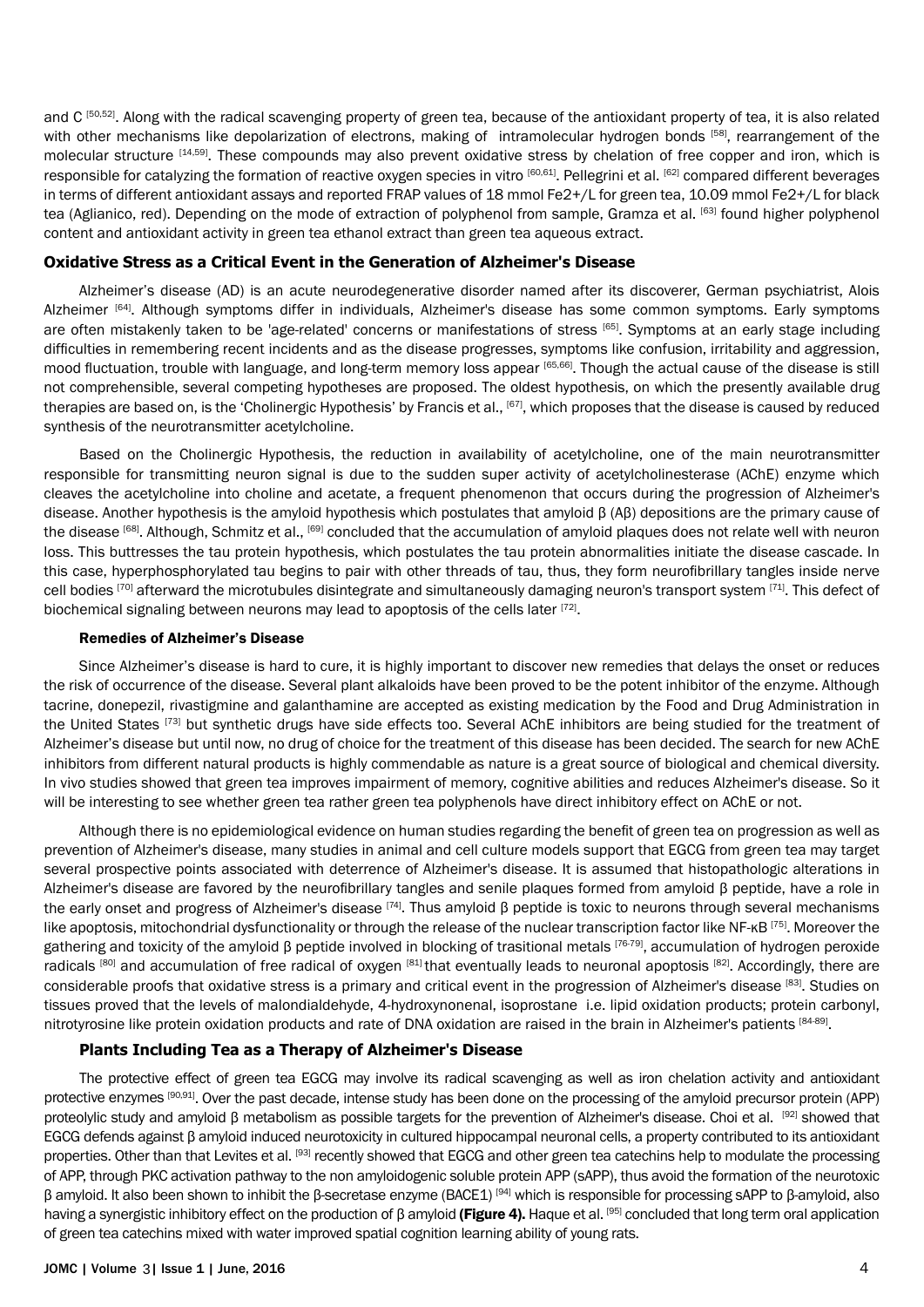

Figure 4. Diagram showing cleavage of APP protein by β secretase enzyme (BACE 1) and formation of β-amyloid plaque.

Another approach as remedies of Alzheimer's is to inhibit AChE by different medicinal plant extracts. Plenty of methods for reducing of AChE inhibitory activity from secondary metabolites of natural resources has been reported based on Ellman's reactions [96]. The TLC based bioautographic method developed by Marston et al. [97], Spectrophotometric study the thin-layer chromatography method [98] and micro-plate assay [98,99] have been reported to be useful in studying AChE inhibiting activities. Direct spectral analysis and studying enzyme kinetics in the presence and absence of the inhibitor can be another rapid approach. Okello et al. [100] carried out an in vitro colorimetric assay from Ellman's reactions [96] and reported that both green tea as well as black tea reduced the activity of AChE in a dose dependent manner  $IC_{50}$ value 0.003  $\pm$  0.0004 mg/ml and 0.06  $\pm$  0.005 mg/ml respectively for green tea and black tea. So this study has proven green tea to be more effective than black tea in inhibiting AChE enzyme. This study also revealed that green tea at a final assay concentration of 0.03 mg/ml reduced β-secretase by 27% after 5 min incubation, but after 60 min inhibition reached 38% and no further increase in the activity after 60 min incubation.

#### **Preclinical Studies on EGCG Neuroprotective Mechanism of Action**

Green tea has been shown to have significant preventive effect against age-associated neurodegenerative diseases [101]. Alzheimer's disease and Parkinson's disease are two common types of dementia related diseases that have been studied as part of the effort to investigate the effect of green tea on neurodegenerative diseases, as its effects may be relatively exquisite, therefore, it's difficult to measure the benefits of green tea on brain function in healthy people quantitatively. A concern of considerable research has been done to examine the possible effects of green tea in addition to slow down the effects of age related dementia [102]. Alzheimer's disease, the most common form of dementia in later life, where brain cells may have high metabolic rate which in turn ended up in generation of reactive oxidative species. Oxidative damage to neuronal biomolecules and increased aggregation of iron in specific brain areas are considered major pathological measures of Alzheimer's disease [103].There are studies on preventive effects of green tea catechins, in vitro as well as in vivo showed that both green tea extract and EGCG having the potential in reducing mice striatal Acetylcholine depletion as well as in substantial nigra (SN) acetylcholine neuron loss. Catechin containing compounds can be treated as potent radical anti-oxidants and ferric ion chelators. As transition metal ions causes a wide range of neurodegenerative disorders including iron deposition in microglia of SN in Parkinsonism patients [104-106] thus polyphenolics are the main constituents behind the utility of green tea and EGCG against *N*-methyl-4-phenyl-1,2,3,6 tetrahydropyridine (MPTP) created neurotoxicity [107]. The catechol structural resemblance inhibits [3H] AChE uptake by presynaptic transporters thereby blocking 1-methyl-4-phenylpyridinium (MPP<sup>+</sup>) uptake through competition for the vesicular transporter and protects neuronal injury [108]. In vitro studies proved that EGCG resists the activity of the enzyme catechol-O-methyltransferase (COMT) as well as MPP+ and 6-hydroxydopamine (6-OHDA)-induced neurotoxicity [109,110].

In vitro observations showed that EGCG, also present in green tea helps to prevent amyloid beta peptides (Aβ)-induced neurotoxicity <sup>[111]</sup>, and EC can be used to reduce nascent Aβ fibrils, elongation of the(Aβ) fibrils and destabilization of the formation of assemblies [112] in Alzheimer's disease patients. It can regulate the proteolytic cleaving process of APP under in vivo and in vitro conditions [92] as a result green tea polyphenols might be potent therapeutic agents for Parkinson's disease, as well as for Alzheimer's disease. Long term treatment of mice with EGCG promoted the non-amyloidogenic α-secretase pathway of APP in neuronal cell cultures resulting in a momentous augment in soluble APPα (sAPPα) [92] in the hippocampus. In a recent study, EGCG revealed to be promoted the generation of sAPPα by decreasing Aβ levels and plaques via the non-amyloidogenic α-secretase proteolytic pathway [113,114]. Prophylactic benefits of long term consumption of EGCG studied on rat, found to be effective on spatial cognitive learning impairment caused by Aβ cerebral ventricle infusion [115], as well as in prevention of lipopolysaccharidemediated neuronal cell death and memory impairment of mice, possibly as a result of reduction of Aβ levels via inhibition of β- and γ-secretases [116,117].

### **CONCLUSIONS AND FUTURE PERSPECTIVES**

Evidences show that effectiveness of green tea polyphenols on neurodegenerative diseases, particularly AD and PD, is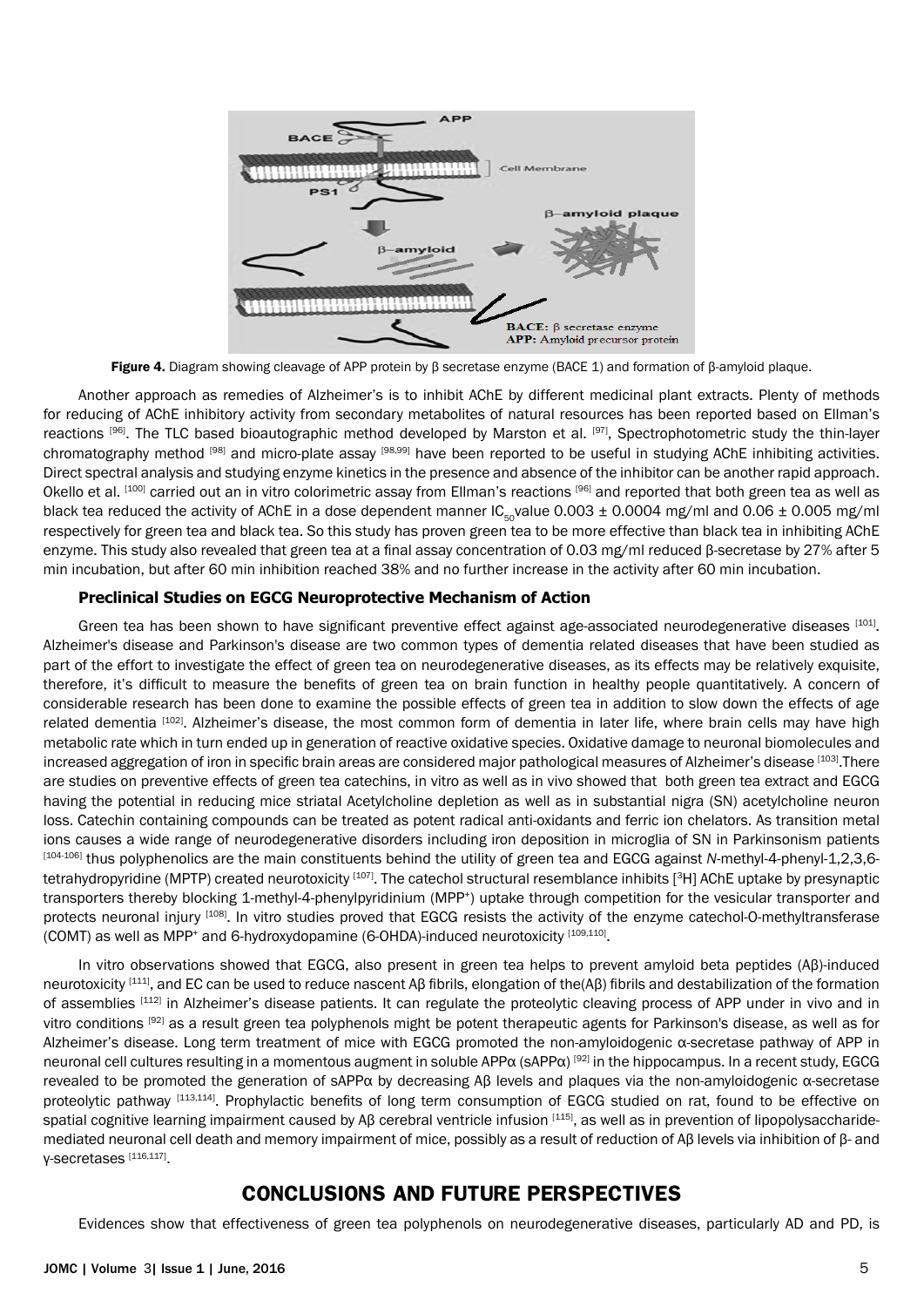associated with oxidative damage and iron accumulation. However, the properties of green tea and its constituents have not been properly studied in these disorders. Most of the studies are carried out in animal models and cell culture to evaluate the effect of acute and administration of the compounds. EGCG affect the mortality of neuronal cells. The primary role that mitochondria is in oxidative stress causing apoptosis, it may be hypothesised that EGCG-caausing apoptosis might affect mitochondrial targets. This may be a outcome of the blockade of mitochondrial permeability transition pore opening, since EGCG can affect the mitochondrial protein expression, the Bcl-2 family members, like Bax and Bad.

The anti-Parkinsonism neuroprotective drug rasagiline was used to resist the fall in mitochondrial membrane potential and the breaching of mitochondrial voltage dependent anion channel through the increase in Bcl-2 and Bcl-xl by mRNAs and their corresponding proteins [118,119]. Other than that the toxicity of the metabolic product of MPTP, MPP which is also a mitochondrial complex I inhibitor [120,121], induces oxidative stress, iron signaling, and-synuclein expression [122] , is attenuated by EGCG probably via its metal chelating ability. With this concept a very recent study was published that a iron-responsive element (IRE-type II) within its 5-untranslated region of the AD's APP transcript can be altered by metal chelators [123,124] as EGCG. So we can strongly study the use of brain-accessible iron chelators ac be used to reduce iron concentrations in those brain areas in which it accumulates in neurodegenerative diseases.Future studies in the understanding of the protective effect mechanism of action of green tea polyphenols must concentrate on analyzing the cell targets affected by these compounds and other neuroprotectants.In addition, in vivo studies are needed to check whether EGCG and its metabolites, at sufficient amounts, can be able to reach the brain and can alter the cell signaling pathways after a peripheral injection and can reduce the progression of neurodegenerative disorders. This will be a more particular pathway especially when a multipharmacological action drug cocktail which is to be considered as formulation that can be more effective when used in the more potent treatment for AD and PD.

## **REFERENCES**

- 1. [Van Etten H \(2001\) Phytoalexin \(and phytoanticipin\) tolerance as a virulence trait: why is it not required by all pathogens?](http://www.sciencedirect.com/science/article/pii/S0885576501903509)  [Physiological and Molecular Plant Pathology, 59: 83-93.](http://www.sciencedirect.com/science/article/pii/S0885576501903509)
- 2. Chen ZM and Xu N (2002) Agronomy and commercial production of tea. In: Zhen Y-S (editor), Tea: bioactivity and therapeutic potential, Chemical Rubber Company Press, London, United Kingdom, pp. 243–256.
- 3. [Kuroda Y and Hara Y \(1999\) Antimutagenic and anticarcinogenic activity of tea polyphenols. Mutation Research 436: 69–97.](http://www.sciencedirect.com/science/article/pii/S1383574298000192)
- 4. [Beecher GR, Warden BA, Merken H \(1999\) Analysis of tea polyphenols. Proc Soc Exp Biol Med 220: 267-270.](http://www.ncbi.nlm.nih.gov/pubmed/10202401)
- 5. [Graham, HN \(1992\) Green tea composition, consumption, and polyphenol chemistry. Preventive Medicine 21: 334–350.](http://www.sciencedirect.com/science/article/pii/009174359290041F)
- 6. [Huang WY et al. \(2013\) Effects of water solutions on extracting green tea leaves. ScientificWorldJournal 2013: 368350.](http://www.ncbi.nlm.nih.gov/pubmed/23997676)
- 7. Chu DC and Juneja LR (1997) General chemical composition of green tea and its infusion. In: In: L.R. Juneja, D-C. Chu and M. Kim (editors), Chemistry and Applications of Green Tea, Chemical Rubber Company Press, Boca Raton, pp. 13–22.
- 8. Yamamoto T et al. (1997) Chemistry and Applications of Green Tea. CRC Press, Boca Raton, New York, USA.
- 9. [Nanjo F et al.\(1999\) Radical scavenging activity of tea catechins and their related compounds. Biosci Biotechnol Biochem](http://www.ncbi.nlm.nih.gov/pubmed/10610125)  [63: 1621-1623.](http://www.ncbi.nlm.nih.gov/pubmed/10610125)
- 10. Nakabayashi T (1991) Chemical compounds in tea. In: T. Nakabayashi, K. Ina and K. Sakada (editors), Chemistry and functions of green, black and oolong teas, Koogaku Press Ltd., Kawasaki, Japan, pp. 20-42.
- 11. [Rice-Evans CA et al. \(1995\) The relative antioxidant activities of plant-derived polyphenolic flavonoids. Free Radical](http://www.ncbi.nlm.nih.gov/pubmed/7633567)  [Research 22: 375–383.](http://www.ncbi.nlm.nih.gov/pubmed/7633567)
- 12. [Khokhar S and Magnusdottir SG \(2002\) Total phenol, catechin, and caffeine contents of teas commonly consumed in the](http://www.ncbi.nlm.nih.gov/pubmed/11804530) [United Kingdom. Journal of Agricultural and Food Chemistry 50: 565–570.](http://www.ncbi.nlm.nih.gov/pubmed/11804530)
- 13. Yang CS (1999) Tea and health. Nutrition 15 : 946–949.
- 14. [Salah N et al. \(1995\) Polyphenolicflavanols as scavengers of aqueous phase radicals and as chain-breaking antioxidants.](http://www.sciencedirect.com/science/article/pii/S0003986185714737)  [Archives of Biochemistry and Biophysics 322: 339–346.](http://www.sciencedirect.com/science/article/pii/S0003986185714737)
- 15. [Valcic S et al. \(1999\) Antioxidant chemistry of green tea catechins. Identification of products of the reaction of](http://www.ncbi.nlm.nih.gov/pubmed/10207128)  [\(-\)-epigallocatechin gallate with peroxyl radicals. Chem Res Toxicol 12: 382-386.](http://www.ncbi.nlm.nih.gov/pubmed/10207128)
- 16. [Brown JE et al. \(1998\) Structural dependence of flavonoid interactions with Cu2+ ions: Implications for their antioxidant](http://www.ncbi.nlm.nih.gov/pmc/articles/PMC1219258/)  [properties. Biochemical Journal 330: 1173–1178.](http://www.ncbi.nlm.nih.gov/pmc/articles/PMC1219258/)
- 17. [Hider RC et al. \(2001\) Metal chelation of polyphenols. Methods Enzymol 335: 190-203.](http://www.ncbi.nlm.nih.gov/pubmed/11400368)
- 18. [Kumamoto M et al. \(2001\) Effects of pH and metal ions on antioxidative activities of catechins. Biosciences Biotechnology](http://www.ncbi.nlm.nih.gov/pubmed/11272815)  [Biochemistry 65: 126–132.](http://www.ncbi.nlm.nih.gov/pubmed/11272815)
- 19. [Rice-Evans CA et al. \(1996\) Structure-antioxidant activity relationships of flavonoids and phenolic acids. Free Radical](http://www.sciencedirect.com/science/article/pii/0891584995022279) [Biology & Medicine 20: 933–956.](http://www.sciencedirect.com/science/article/pii/0891584995022279)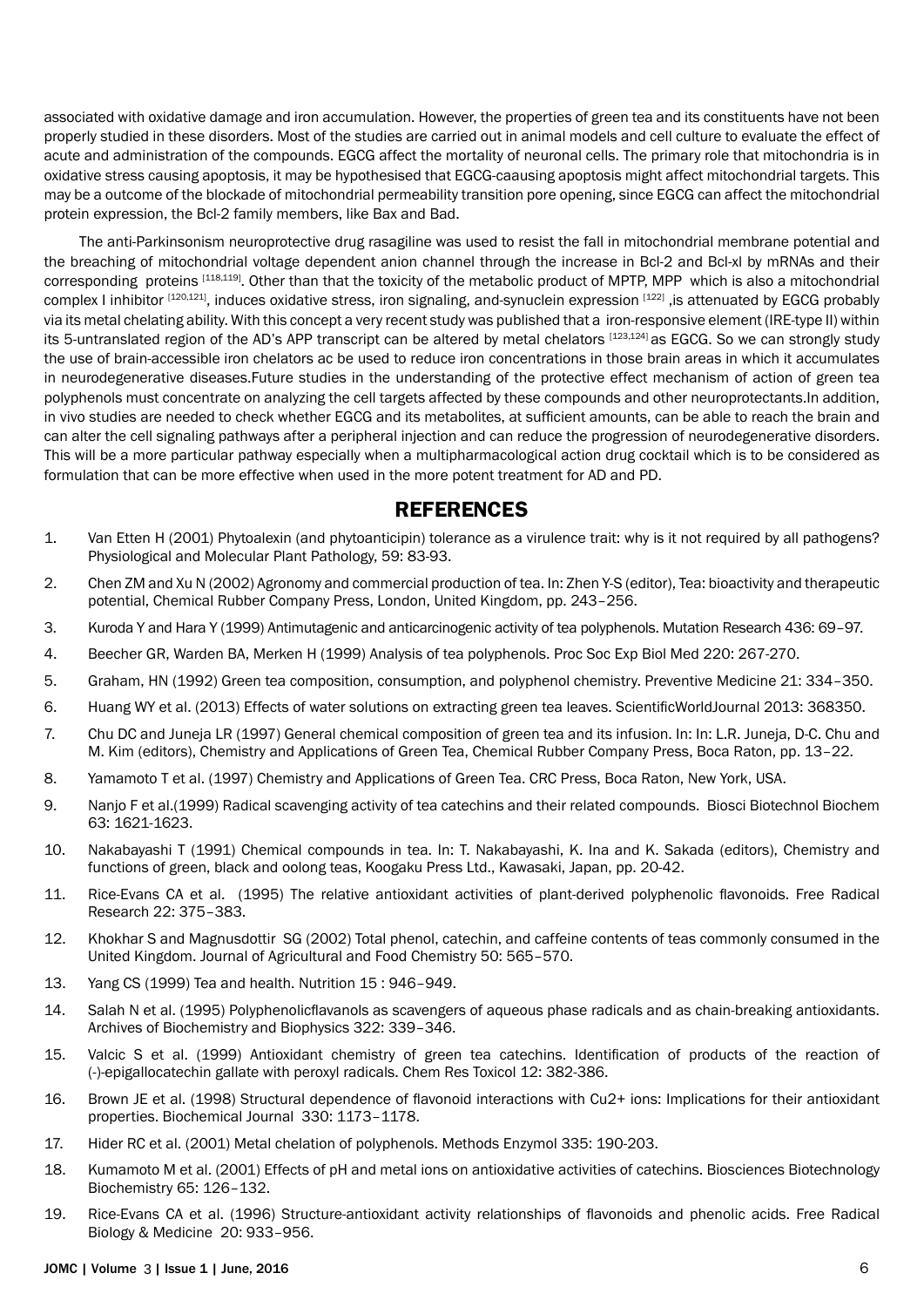- 20. [Cao Y and Cao R \(1999\) Angiogenesis inhibited by drinking tea. Nature 398: 381.](http://www.ncbi.nlm.nih.gov/pubmed/10201368)
- 21. [Pfeffer U et al. \(2003\) Antiangiogenic activity of chemopreventive drugs. Int J Biol Markers 18: 70-74.](http://www.ncbi.nlm.nih.gov/pubmed/12699068)
- 22. [Wang ZY et al. \(1989\) Antimutagenic activity of green tea polyphenols. Mutat Res 223: 273-285.](http://www.ncbi.nlm.nih.gov/pubmed/2500594)
- 23. [Han C \(1997\) Screening of anticarcinogenic ingredients in tea polyphenols. Cancer Lett 114: 153-158.](http://www.ncbi.nlm.nih.gov/pubmed/9103276)
- 24. [Yang TT and Koo MW \(2000\) Chinese green tea lowers cholesterol level through an increase in fecal lipid excretion. Life Sci](http://www.ncbi.nlm.nih.gov/pubmed/10670829)  [66: 411-423.](http://www.ncbi.nlm.nih.gov/pubmed/10670829)
- 25. [Chyu KY et al. \(2004\) Differential effects of green tea-derived catechin on developing versus established atherosclerosis in](http://www.ncbi.nlm.nih.gov/pubmed/15136500)  [apolipoprotein E-null mice. Circulation 109: 2448-2453.](http://www.ncbi.nlm.nih.gov/pubmed/15136500)
- 26. [Wu LY et al. \(2004b\) Green tea supplementation ameliorates insulin resistance and increases glucose transporter IV](http://link.springer.com/article/10.1007/s00394-004-0450-x)  [content in a fructose-fed rat model. European Journal of Nutrition 43 : 116–124.](http://link.springer.com/article/10.1007/s00394-004-0450-x)
- 27. [Dulloo AG et al. \(1999\) Efficacy of a green tea extract rich in catechin polyphenols and caffeine in increasing 24-h energy](http://www.ncbi.nlm.nih.gov/pubmed/10584049)  [expenditure and fat oxidation in humans. Am J Clin Nutr 70: 1040-1045.](http://www.ncbi.nlm.nih.gov/pubmed/10584049)
- 28. [Stapleton PD et al. \(2004\) Modulation of beta-lactam resistance in Staphylococcus aureus by catechins and gallates. Int J](http://www.ncbi.nlm.nih.gov/pubmed/15120724)  [Antimicrob Agents 23: 462-467.](http://www.ncbi.nlm.nih.gov/pubmed/15120724)
- 29. [Nance CL and Shearer WT \(2003\) Is green tea good for HIV-1 infection? J Allergy Clin Immunol 112: 851-853.](http://www.ncbi.nlm.nih.gov/pubmed/14610469)
- 30. [Esposito E et al. \(2002\) A review of specific dietary antioxidants and the effects on biochemical mechanisms related to](http://www.sciencedirect.com/science/article/pii/S0197458002000787)  [neurodegenerative processes. Neurobiology of Aging 23: 719–735.](http://www.sciencedirect.com/science/article/pii/S0197458002000787)
- 31. [Donà M et al. \(2003\) Neutrophil restraint by green tea: inhibition of inflammation, associated angiogenesis, and pulmonary](http://www.ncbi.nlm.nih.gov/pubmed/12682270)  [fibrosis. J Immunol 170: 4335-4341.](http://www.ncbi.nlm.nih.gov/pubmed/12682270)
- 32. [Kohri T et al. \(2001\) Synthesis of \(-\)-\[4-3H\] EpigallocatechinGallate and its metabolic fate in rats after intravenous](http://pubs.acs.org/doi/abs/10.1021/jf0011236)  [administration. Journal of Agricultural and Food Chemistry 49: 1042-1048.](http://pubs.acs.org/doi/abs/10.1021/jf0011236)
- 33. [Mukhtar H and Ahmad N \(2000\) Tea polyphenols: prevention of cancer and optimizing health. Am J Clin Nutr 71: 1698S-702S.](http://www.ncbi.nlm.nih.gov/pubmed/10837321)
- 34. [Yang CS et al. \(2002\) Inhibition of carcinogenesis by tea. Annu Rev Pharmacol Toxicol 42: 25-54.](http://www.ncbi.nlm.nih.gov/pubmed/11807163)
- 35. [Hasegawa R et al. \(1995\) Preventive effects of green tea against liver oxidative DNA damage and hepatotoxicity in rats](http://www.ncbi.nlm.nih.gov/pubmed/7590544)  [treated with 2-nitropropane. Food Chem Toxicol 33: 961-970.](http://www.ncbi.nlm.nih.gov/pubmed/7590544)
- 36. [La Vecchia C et al. \(1992\) Tea consumption and cancer risk. Nutrition and Cancer 17: 27-31.](http://www.ncbi.nlm.nih.gov/pubmed/1574442)
- 37. [Benzie IFF et al. \(1999\) Consumption of green tea causes rapid increase in plasma antioxidant power in humans. Nutrition](http://www.ncbi.nlm.nih.gov/pubmed/?term=Consumption+of+green+tea+causes+rapid+increase+in+plasma+antioxidant+power+in+humans.)  [and Cancer 34: 83-87.](http://www.ncbi.nlm.nih.gov/pubmed/?term=Consumption+of+green+tea+causes+rapid+increase+in+plasma+antioxidant+power+in+humans.)
- 38. [Hara Y \(1997\) Influence of tea catechins on the digestive tract. J Cell Biochem Suppl 27: 52-58.](http://www.ncbi.nlm.nih.gov/pubmed/9591193)
- 39. Ostrowska J et al. (2001) Antioxidative properties of green tea. Bromatologia i ChemiaToksykologiczna 2: 131.
- 40. [Halliwell B and Cross CE \(1994\) Oxygen-derived species: their relation to human disease and environmental stress. Environ](http://www.ncbi.nlm.nih.gov/pubmed/7705305)  [Health Perspect 102 Suppl 10: 5-12.](http://www.ncbi.nlm.nih.gov/pubmed/7705305)
- 41. [Davies KJ \(1995\) Oxidative stress: the paradox of aerobic life. Biochemical Society Symposia 61: 1-31.](http://www.ncbi.nlm.nih.gov/pubmed/8660387)
- 42. [Ghiselli A et al. \(2000\) Total antioxidant capacity as a tool to assess redox status: critical view and experimental data. Free](http://www.ncbi.nlm.nih.gov/pubmed/11121717)  [Radic Biol Med 29: 1106-1114.](http://www.ncbi.nlm.nih.gov/pubmed/11121717)
- 43. [Halliwell B et al. \(1992\) Free radicals, antioxidants, and human disease: where are we now? J Lab Clin Med 119: 598-620.](http://www.ncbi.nlm.nih.gov/pubmed/1593209)
- 44. Rohdewald P (1998) Pycnogenol. In: CA Rice-Evans and L Packer (editors), Flavonoids in health and disease, Marcel Dekker Inc., New York, USA, pp.405-419.
- 45. [Skrzydlewska E et al. \(2002\) Protective effect of green tea against lipid peroxidation in the rat liver, blood serum and the](http://www.ncbi.nlm.nih.gov/pubmed/12046864)  [brain. Phytomedicine 9: 232-238.](http://www.ncbi.nlm.nih.gov/pubmed/12046864)
- 46. [Negishi H et al. \(2004\) Black and green tea polyphenols attenuate blood pressure increases in stroke-prone spontaneously](http://www.ncbi.nlm.nih.gov/pubmed/14704290)  [hypertensive rats. J Nutr 134: 38-42.](http://www.ncbi.nlm.nih.gov/pubmed/14704290)
- 47. [Yokozawa T et al. \(2002\) Antioxidative activity of green tea polyphenol in cholesterol-fed rats. J Agric Food Chem 50: 3549-](http://www.ncbi.nlm.nih.gov/pubmed/12033827) [3552.](http://www.ncbi.nlm.nih.gov/pubmed/12033827)
- 48. [Löest HB et al. \(2002\) Green tea extract inhibits the lymphatic absorption of cholesterol and alpha-tocopherol in](http://www.ncbi.nlm.nih.gov/pubmed/12042447)  [ovariectomized rats. J Nutr 132: 1282-1288.](http://www.ncbi.nlm.nih.gov/pubmed/12042447)
- 49. [Raederstorff DG et al. \(2003\) Effect of EGCG on lipid absorption and plasma lipid levels in rats. J Nutr Biochem 14: 326-332.](http://www.ncbi.nlm.nih.gov/pubmed/12873714)
- 50. [Singer CA et al. \(1999\) The mitogen-activated protein kinase pathway mediates estrogen neuroprotection after glutamate](http://www.jneurosci.org/content/19/7/2455.short)  [toxicity in primary cortical neurons. J Neurosci 19:2455–2463.](http://www.jneurosci.org/content/19/7/2455.short)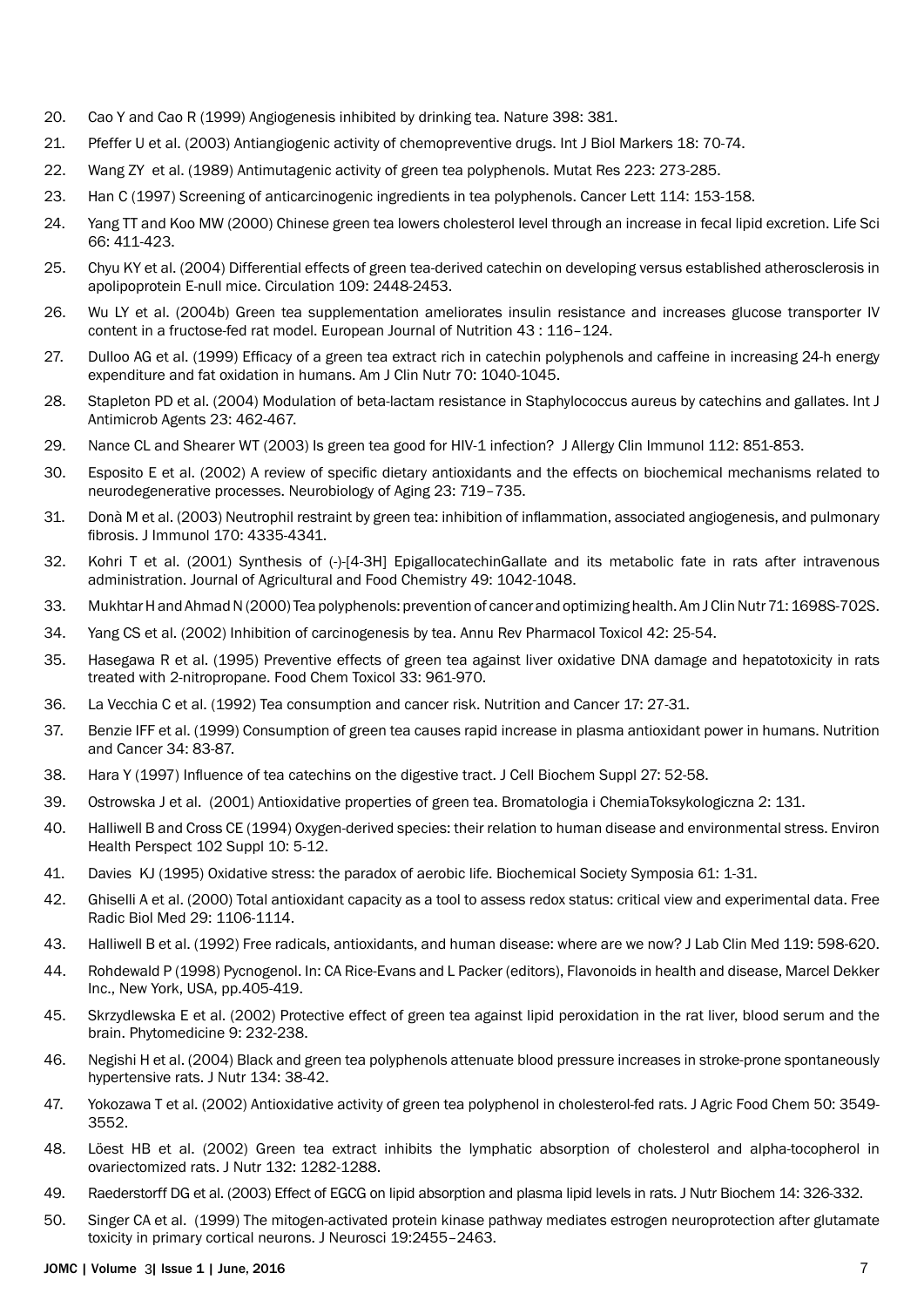- 51. [Cordey M et al. \(2003\) Estrogen activates protein kinase C in neurons: role in neuroprotection. J Neurochem 84:1340–](http://onlinelibrary.wiley.com/doi/10.1046/j.1471-4159.2003.01631.x/full) [1348.](http://onlinelibrary.wiley.com/doi/10.1046/j.1471-4159.2003.01631.x/full)
- 52. [Owuor ED and Kong AN \(2002\) Antioxidants and oxidants regulated signal transduction pathways. Biochem Pharmacol](http://www.ncbi.nlm.nih.gov/pubmed/12213568)  [64: 765-770.](http://www.ncbi.nlm.nih.gov/pubmed/12213568)
- 53. [Pietta PG et al. \(1998\) Catechin metabolites after intake of green tea infusions. Biofactors 8: 111-118.](http://www.ncbi.nlm.nih.gov/pubmed/9699018)
- 54. Liou HH et al. (2001) Attenuation of paraquat-induced dopaminergic toxicity on the substantia nigra by ()-deprenyl in vivo. [Toxicol Appl Pharmacol 172:37–43.](http://www.sciencedirect.com/science/article/pii/S0041008X01991306)
- 55. [Lin YL et al. \(1999\) Theaflavin-3,3\\_- digallate from black tea blocks the nitric oxide synthase by downregulating the activation](http://www.sciencedirect.com/science/article/pii/S0014299998009534)  [of NF-kappaB in macrophages. Eur J Pharmacol](http://www.sciencedirect.com/science/article/pii/S0014299998009534)367:379–88.
- 56. [Halliwell B \(1996\) Vitamin C: antioxidant or pro-oxidant in vivo? Free Radic Res 25: 439-454.](http://www.ncbi.nlm.nih.gov/pubmed/8902542)
- 57. [Mandel S et al. \(2003\) Neuroprotective strategies in Parkinson's disease : an update on progress. CNS Drugs 17: 729-762.](http://www.ncbi.nlm.nih.gov/pubmed/12873156)
- 58. [van Acker SA et al. \(1996\) Structural aspects of antioxidant activity of flavonoids. Free Radic Biol Med 20: 331-342.](http://www.ncbi.nlm.nih.gov/pubmed/8720903)
- 59. [Jovanovic S et al. \(1994\) Flavonoids as antioxidants. Journal of the American Chemical Society 116: 4846-4851.](http://pubs.acs.org/doi/abs/10.1021/ja00090a032)
- 60. [Halliwell B \(1997\) Antioxidants and human disease: A general introduction. Annual Review of Nutrition 55: S44-S52](http://search.proquest.com/openview/7415872242fbbb530b81a27e4927abc5/1?pq-origsite=gscholar).
- 61. [Weisburger JH \(1999\) Tea and health: the underlying mechanisms. Proc Soc Exp Biol Med 220: 271-275.](http://www.ncbi.nlm.nih.gov/pubmed/10202402)
- 62. [Pellegrini N et al. \(2003\) Total antioxidant capacity of plant foods, beverages and oil consumed in Italy assessed by three](http://jn.nutrition.org/content/133/9/2812.short)  [different in vitro assays. The Journal of Nutrition 133: 2812-2819.](http://jn.nutrition.org/content/133/9/2812.short)
- 63. [Gramza A et al. \(2005\) Tea Extracts as Free Radical Scavengers. Polish Journal of Food and Nutrition Sciences 14: 861-867](http://www.pjoes.com/pdf/14.6/861-867.pdf).
- 64. [Berchtold NC and Cotman CW \(1998\) Evolution in the conceptualization of dementia and Alzheimer's disease: Greco-](http://www.ncbi.nlm.nih.gov/pubmed/9661992)[Roman period to the 1960s. Neurobiol Aging 19: 173-189.](http://www.ncbi.nlm.nih.gov/pubmed/9661992)
- 65. [Waldemar G et al.\(2007\) Recommendations for the diagnosis and management of Alzheimer's disease and other disorders](http://onlinelibrary.wiley.com/doi/10.1111/j.1468-1331.2006.01605.x/full)  [associated with dementia: EFNS guideline. European Journal of Neurology 14: e1–26.](http://onlinelibrary.wiley.com/doi/10.1111/j.1468-1331.2006.01605.x/full)
- 66. [Tabert MH et al. \(2005\) A 10-item smell identification scale related to risk for Alzheimer's disease. Ann Neurol 58: 155-160.](http://www.ncbi.nlm.nih.gov/pubmed/15984022)
- 67. [Francis PT et al. \(1999\) The cholinergic hypothesis of Alzheimer's disease: a review of progress. J Neurol Neurosurg](http://www.ncbi.nlm.nih.gov/pubmed/10071091)  [Psychiatry 66: 137-147.](http://www.ncbi.nlm.nih.gov/pubmed/10071091)
- 68. [Hardy J and Allsop D \(1991\) Amyloid deposition as the central event in the aetiology of Alzheimer's disease. Trends](http://www.ncbi.nlm.nih.gov/pubmed/1763432)  [Pharmacol Sci 12: 383-388.](http://www.ncbi.nlm.nih.gov/pubmed/1763432)
- 69. [Schmitz C et al. \(2004\) Hippocampal neuron loss exceeds amyloid plaque load in a transgenic mouse model of alzheimer's](http://www.sciencedirect.com/science/article/pii/S000294401063235X)  [disease. The American Journal of Pathology 164: 1495–1502.](http://www.sciencedirect.com/science/article/pii/S000294401063235X)
- 70. [Goedert M, Spillantini MG, Crowther RA \(1991\) Tau proteins and neurofibrillary degeneration. Brain Pathol 1: 279-286.](http://www.ncbi.nlm.nih.gov/pubmed/1669718)
- 71. [Iqbal K et al. \(2005\) Tau pathology in Alzheimer disease and other tauopathies. Biochim Biophys Acta 1739: 198-210.](http://www.ncbi.nlm.nih.gov/pubmed/15615638)
- 72. [Chun W et al. \(2007\) The role of tau phosphorylation and cleavage in neuronal cell death. Frontiers in Bioscience 12:](http://europepmc.org/abstract/med/17127334)  [733–756.](http://europepmc.org/abstract/med/17127334)
- 73. [Zarotsky V et al. \(2003\) Galantamine hydrobromide: an agent for Alzheimer's disease. Am J Health Syst Pharm 60: 446-](http://www.ncbi.nlm.nih.gov/pubmed/12635450) [452.](http://www.ncbi.nlm.nih.gov/pubmed/12635450)
- 74. [Hardy JA and Higgins GA \(1992\) Alzheimer's disease: the amyloid cascade hypothesis. Science 256: 184-185.](http://www.ncbi.nlm.nih.gov/pubmed/1566067)
- 75. [Kaltschmidt B et al. \(1997\) Transcription factor NF-kappaB is activated in primary neurons by amyloid beta peptides and in](http://www.sciencedirect.com/science/article/pii/S0197018601000407)  [neurons surrounding early plaques from patients with Alzheimer disease. Proceedings of the National Academy of Sciences](http://www.sciencedirect.com/science/article/pii/S0197018601000407)  [94: 2642–2647.](http://www.sciencedirect.com/science/article/pii/S0197018601000407)
- 76. [Kaltschmidt B et al. \(1999\) Inhibition of NF-kappaB potentiates amyloid beta-mediated neuronal apoptosis. Proc Natl Acad](http://www.ncbi.nlm.nih.gov/pubmed/10430956)  [Sci U S A 96: 9409-9414.](http://www.ncbi.nlm.nih.gov/pubmed/10430956)
- 77. [Atwood CS et al. \(1998\) Dramatic aggregation of Alzheimer Aβ by Cu \(II\) is induced by conditions representing physiological](http://www.jbc.org/content/273/21/12817.short)  [acidosis. The Journal of Biological Chemistry 273: 12817–12826.](http://www.jbc.org/content/273/21/12817.short)
- 78. [Pappolla M et al. \(1998\) Inhibition of Alzheimer beta-fibrillogenesis by melatonin. J Biol Chem 273: 7185-7188.](http://www.ncbi.nlm.nih.gov/pubmed/9516407)
- 79. [Liu ST et al. \(1999\) Histidine-13 is a crucial residue in the zinc ion-induced aggregation of the A beta peptide of Alzheimer's](http://www.ncbi.nlm.nih.gov/pubmed/10413512)  [disease. Biochemistry 38: 9373-9378.](http://www.ncbi.nlm.nih.gov/pubmed/10413512)
- 80. [Behl C et al. \(1994\) Hydrogen peroxide mediates amyloid beta protein toxicity. Cell 77: 817–827.](http://www.sciencedirect.com/science/article/pii/0092867494901317)
- 81. [Behl C et al. \(1992\) Vitamin E protects nerve cells from amyloid beta protein toxicity. Biochemical and Biophysical Research](http://www.sciencedirect.com/science/article/pii/0006291X9290837B)  [Commununications 186: 944–950.](http://www.sciencedirect.com/science/article/pii/0006291X9290837B)

#### JOMC | Volume 3 | Issue 1 | June, 2016 8 3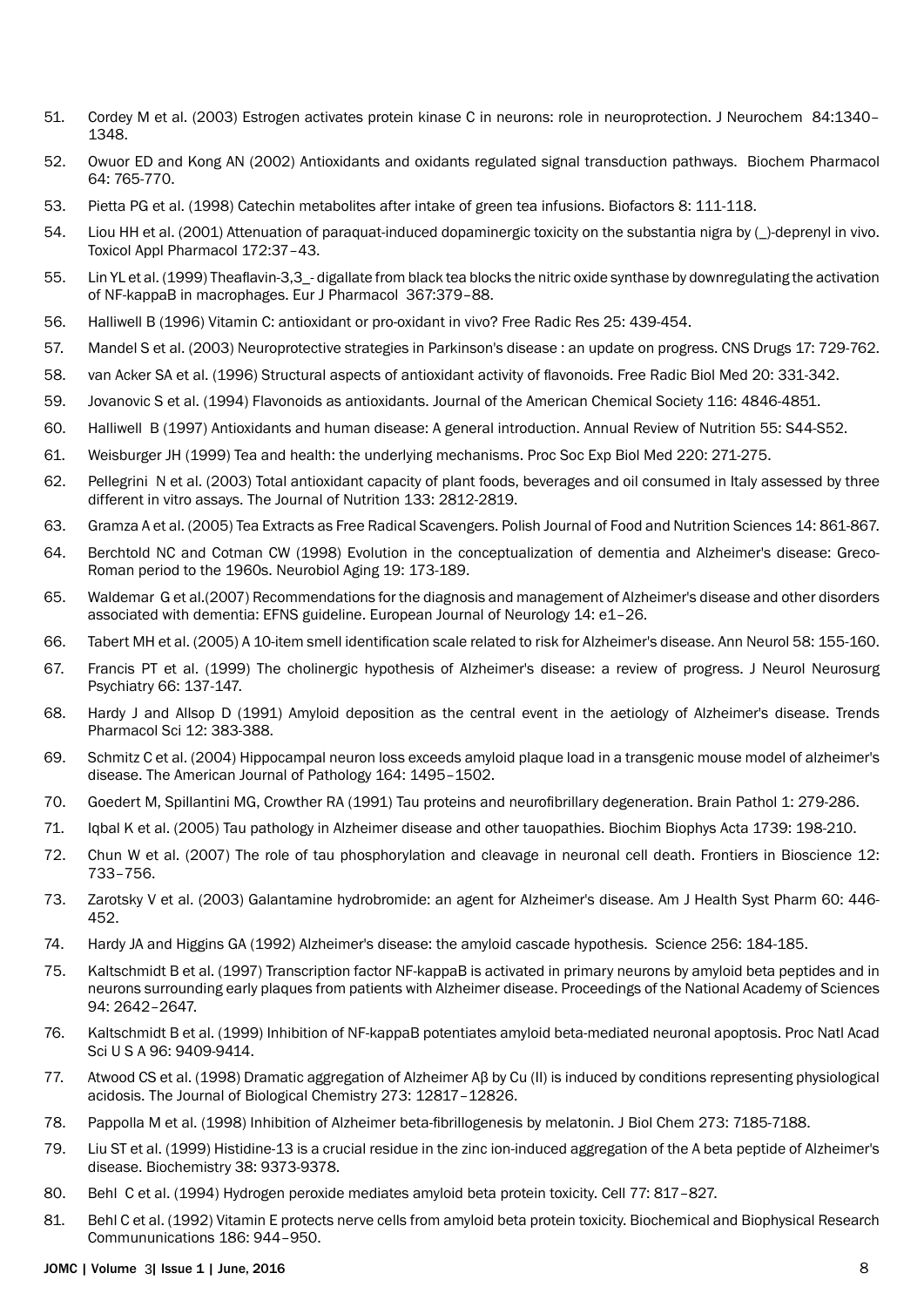- 82. [Pike CJ et al. \(1997\) Beta-amyloid neurotoxicity in vitro: evidence of oxidative stress but not protection by antioxidants. J](http://www.ncbi.nlm.nih.gov/pubmed/9326289)  [Neurochem 69: 1601-1611.](http://www.ncbi.nlm.nih.gov/pubmed/9326289)
- 83. [Nunomura A et al. \(2001\) Oxidative damage is the earliest event in Alzheimer disease. J Neuropathol Exp Neurol 60: 759-](http://www.ncbi.nlm.nih.gov/pubmed/11487050) [767.](http://www.ncbi.nlm.nih.gov/pubmed/11487050)
- 84. [Lovell MA et al. \(1995\) Elevated thiobarbituric acid-reactive substances and antioxidant enzyme activity in the brain in](http://www.ncbi.nlm.nih.gov/pubmed/7644059)  [Alzheimer's disease. Neurology 45: 1594-1601.](http://www.ncbi.nlm.nih.gov/pubmed/7644059)
- 85. [Markesbery WR \(1997\) Oxidative stress hypothesis in Alzheimer's disease. Free Radical Biology and Medicine 23: 134–147.](http://www.sciencedirect.com/science/article/pii/S0891584996006296)
- 86. [Sayre LM et al. \(1997\) 4-Hydroxynonenal-derived advanced lipid peroxidation end products are increased in Alzheimer's](http://onlinelibrary.wiley.com/doi/10.1046/j.1471-4159.1997.68052092.x/pdf)  [disease. Journal of Neurochemistry 68: 2092–2097.](http://onlinelibrary.wiley.com/doi/10.1046/j.1471-4159.1997.68052092.x/pdf)
- 87. [Markesbery WR \(1997\) Oxidative stress hypothesis in Alzheimer's disease. Free Radic Biol Med 23: 134-147.](http://www.ncbi.nlm.nih.gov/pubmed/9165306)
- 88. [Christen Y \(2000\) Oxidative stress and Alzheimer disease. The American Journal of Clinical Nutrition 71: 621S–629S.](http://ajcn.nutrition.org/content/71/2/621s.short)
- 89. [Ramassamy C et al. \(2000\) Oxidative insults are associated with apolipoprotein E genotype in Alzheimer's disease brain.](http://www.ncbi.nlm.nih.gov/pubmed/10671320)  [Neurobiol Dis 7: 23-37.](http://www.ncbi.nlm.nih.gov/pubmed/10671320)
- 90. [Weinreb O et al. \(2004\) Neurological mechanisms of green tea polyphenols in Alzheimer's and Parkinson's diseases. J Nutr](http://www.ncbi.nlm.nih.gov/pubmed/15350981)  [Biochem 15: 506-516.](http://www.ncbi.nlm.nih.gov/pubmed/15350981)
- 91. [Zhao C et al. \(2014\) The galloyl catechins contributing to main antioxidant capacity of tea made from Camellia sinensis in](http://www.ncbi.nlm.nih.gov/pubmed/25243234)  [China. ScientificWorldJournal 2014: 863984.](http://www.ncbi.nlm.nih.gov/pubmed/25243234)
- 92. [Choi YT \(2001\) The green tea polyphenol \(-\)-epigallocatechingallate attenuates beta-amyloid-induced neurotoxicity in](http://www.sciencedirect.com/science/article/pii/S0024320501014382)  [cultured hippocampal neurons. Life Sciences 70: 603–614.](http://www.sciencedirect.com/science/article/pii/S0024320501014382)
- 93. [Levites Y et al. \(2003\) Neuroprotection and neurorescue against Abeta toxicity and PKC-dependent release of](http://www.fasebj.org/content/17/8/952.short)  [nonamyloidogenic soluble precursor protein by green tea polyphenol \(-\) - epigallocatechin-3-gallate. Federation of American](http://www.fasebj.org/content/17/8/952.short)  [Societies for Experimental Biology Journal 17: 952–954.](http://www.fasebj.org/content/17/8/952.short)
- 94. [Haque AM et al. \(2006\) Long-term administration of green tea catechins improves spatial cognition learning ability in rats.](http://www.ncbi.nlm.nih.gov/pubmed/16549472)  [J Nutr 136: 1043-1047.](http://www.ncbi.nlm.nih.gov/pubmed/16549472)
- 95. [Jeon SY et al. \(2003\) Green tea catechins as a BACE1 \(beta-secretase\) inhibitor. Bioorg Med Chem Lett 13: 3905-3908.](http://www.ncbi.nlm.nih.gov/pubmed/14592472)
- 96. [Ellman GL et al. \(1961\) A new and rapid colorimetric determination of acetylcholinesterase activity. Biochem Pharmacol 7:](http://www.ncbi.nlm.nih.gov/pubmed/13726518)  [88-95.](http://www.ncbi.nlm.nih.gov/pubmed/13726518)
- 97. [Marston A et al. \(2002\) A rapid TLC bioautographic method for the detection of acetylcholinesterase and butyrylcholinesterase](http://onlinelibrary.wiley.com/doi/10.1002/pca.623/abstract)  [inhibitors in plants. Phytochemical Analysis 13: 51–54.](http://onlinelibrary.wiley.com/doi/10.1002/pca.623/abstract)
- 98. [Ingkaninan K et al. \(2003\) Screening for acetylcholinesterase inhibitory activity in plants used in Thai traditional rejuvenating](http://www.ncbi.nlm.nih.gov/pubmed/14611889)  [and neurotonic remedies. J Ethnopharmacol 89: 261-264.](http://www.ncbi.nlm.nih.gov/pubmed/14611889)
- 99. [Brlihlmann C et al. \(2004\) Screening of non-alkaloidal natural compounds as acetylcholinesterase inhibitors. Chemistry](http://onlinelibrary.wiley.com/doi/10.1002/cbdv.200490064/abstract)  [and Biodiversity 1: 819–829.](http://onlinelibrary.wiley.com/doi/10.1002/cbdv.200490064/abstract)
- 100. [Okello JE et al. \(2004\) In vitro anti β-secetase and dual anticholinesterase activities of Camellia sinensis L. \(tea\) relevant](http://www2.hcmuaf.edu.vn/data/lhquang/file/Tea/In vitro anti-beta-secretase and dual anti-cholinesterase activities of Camellia sinensis L_  relevant to treatment of dementia.pdf)  [to treatment of dementia. Phytotherapy Research 18: 624-627.](http://www2.hcmuaf.edu.vn/data/lhquang/file/Tea/In vitro anti-beta-secretase and dual anti-cholinesterase activities of Camellia sinensis L_  relevant to treatment of dementia.pdf)
- 101. [Mandel S and Youdim MB \(2004\) Catechin polyphenols: Neurodegeneration and neuroprotection in neurodegenerative](http://www.sciencedirect.com/science/article/pii/S0891584904003168)  [diseases. Free Radical Biology and Medicine 37: 304–317.](http://www.sciencedirect.com/science/article/pii/S0891584904003168)
- 102. [Levites Y et al. \(2001\) Green tea poly phenol \(−\)-epigallocatechin-3-gallate prevents N-methyl-4-phenyl-1,2,,3,6](http://onlinelibrary.wiley.com/doi/10.1046/j.1471-4159.2001.00490.x/full) [tetrahydropyridine-induced dopaminergic neurodegeneration. Journal of Neurochemistry 78: 1073–1082.](http://onlinelibrary.wiley.com/doi/10.1046/j.1471-4159.2001.00490.x/full)
- 103. [Riederer P et al. \(1989\) Transition metals, ferritin, glutathione and ascorbic acid in parkinsonian brains. Journal of](http://onlinelibrary.wiley.com/doi/10.1111/j.1471-4159.1989.tb09150.x/pdf)  [Neurochemistry 52: 515–520.](http://onlinelibrary.wiley.com/doi/10.1111/j.1471-4159.1989.tb09150.x/pdf)
- 104. [Gene E et al.\(2014\) Longitudinal PET Evaluation of Cerebral Metabolic Decline in Dementia: A Potential Outcome Measure](http://ajp.psychiatryonline.org/doi/10.1176/appi.ajp.159.5.738)  [in Alzheimer's Disease Treatment Studies. American Journal of Psychiatry 159 :738-745.](http://ajp.psychiatryonline.org/doi/10.1176/appi.ajp.159.5.738)
- 105. [Gubina E et al. \(1998\) Overexpression of protein kinase C isoform epsilon but not delta in human interleukin-3-dependent](http://www.bloodjournal.org/content/91/3/823.short)  [cells suppresses apoptosis and in- duces bcl-2 expression.](http://www.bloodjournal.org/content/91/3/823.short) *Blood,* 91:823.
- 106. [Bastianetto S et al. \(2000\) Neuroprotective abilities of resveratrol and other red wine constituents against nitric oxide](http://onlinelibrary.wiley.com/doi/10.1038/sj.bjp.0703626/full)[related toxicity in cultured hippocampal neurons. Br J Pharmacol 131:711-720](http://onlinelibrary.wiley.com/doi/10.1038/sj.bjp.0703626/full).
- 107. [Pannala AS et al. \(1997\) Inhibition of peroxynitrite-mediated tyrosine nitration by catechin polyphenols. Biochem Biophys](http://www.ncbi.nlm.nih.gov/pubmed/9125123)  [Res Commun 232: 164-168.](http://www.ncbi.nlm.nih.gov/pubmed/9125123)
- 108. [Johnson GL and Lapadat R \(2002\) Mitogen-activated protein kinase pathways mediated by ERK, JNK, and p38 protein](http://www.ncbi.nlm.nih.gov/pubmed/12471242)  [kinases. Science 298: 1911-1912.](http://www.ncbi.nlm.nih.gov/pubmed/12471242)

#### JOMC | Volume 3 | Issue 1 | June, 2016 9 3